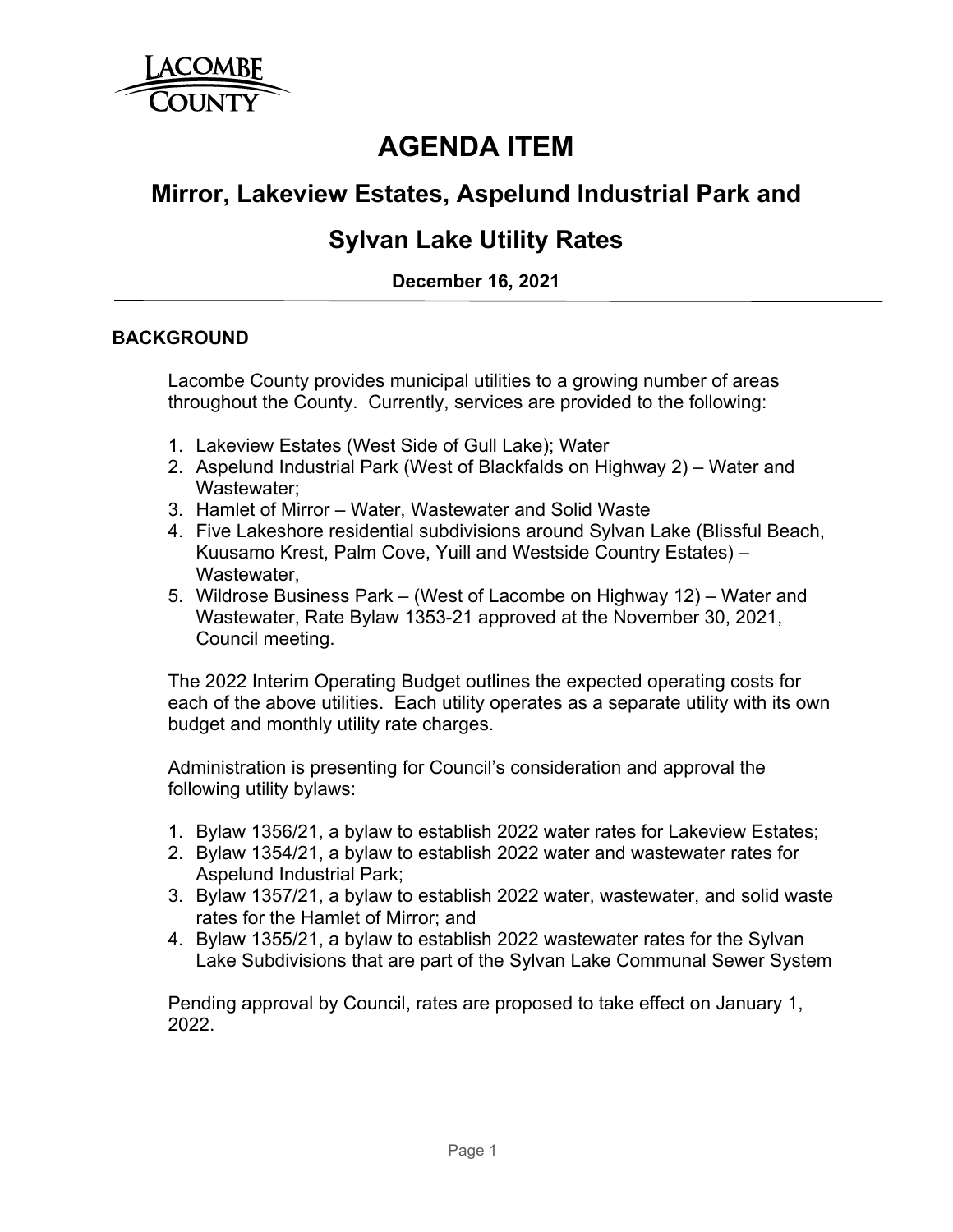

No major changes have been made to the regulation sections of the bylaws **themselves** 

Copies of all of the bylaw are attached.

#### **ANALYSIS**

As part of the 2022 budgeting process, Staff developed rates based on the proposed operating costs for the year as well as reserve requirements for future capital requirements.

#### **Lakeview Estates– Bylaw 1356/21**

• Water

Based on costs provided for in the 2022 interim operating budget, a 2.00% increase to the monthly flat rate is proposed for customers connected to the Lakeview Estates water utility. No increase to the consumption rate is proposed. The dollar value increases and the impact on a typical residential household using 15 cubic metres is provided below.

| Lakeview Estates Water Rates - 2021/2022 Comparison          |          |          |           |          |
|--------------------------------------------------------------|----------|----------|-----------|----------|
|                                                              |          |          |           |          |
| <b>Monthly Rates</b>                                         | 2021     | 2022     | \$ Change | % Change |
| <b>Flat Fee</b>                                              | \$128.16 | \$130.72 | \$2.56    | 2.00%    |
| Consumption Charge (m <sup>3</sup> )                         | \$1.85   | \$1.85   |           |          |
| Monthly utility cost based on 15<br>cubic meters consumption | \$155.91 | \$158.47 | \$2.56    | 1.64%    |

### **Aspelund Industrial Park – Bylaw 1354/21**

#### 1. Water

Based on costs provided by the Town of Blackfalds and costs of operating the distribution system in Aspelund Industrial Park, customers will see an increase of 1.99% in the monthly flat fee from \$44.16 to \$45.04 per month. The consumption rate will see an increase of 2.11% as it increases from \$2.84 to \$2.90 per cubic meter of water used. The capital infrastructure fee which is paid to the Town of Blackfalds will increase by 2.50% from \$10.82 to \$11.09 per month.

#### 2. Wastewater

Wastewater rates will continue to see increases as the Park is now serviced by the North Red Deer Regional Wastewater Commission (via the Town of Blackfalds). With the Commission now operational, the per cubic meter treatment rate will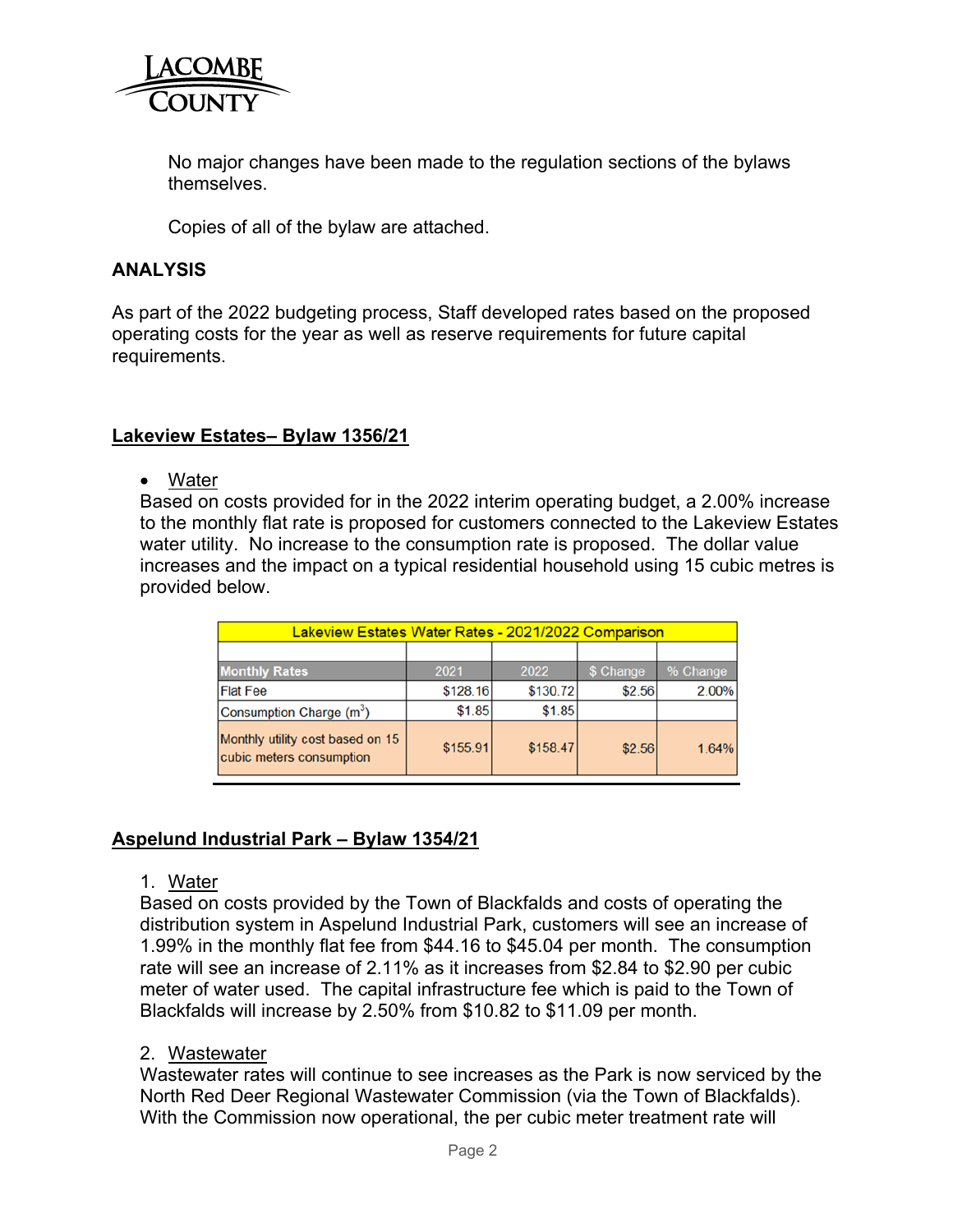

increase from \$2.355 to \$2.402 per cubic meter of wastewater received, a 2% increase. The monthly fee will increase by 5% from \$27.60 per month to \$28.98 per month. Even with these increases, this utility will continue to operate in a deficit position.

A typical customer in the industrial park will see an increase of \$10.23 per month or 2.24% increase from 2021 as illustrated below.

| Aspelund Industrial Park Water & Wastewater Rates - 2021/2022 Comparison |                                                              |          |            |              |
|--------------------------------------------------------------------------|--------------------------------------------------------------|----------|------------|--------------|
| 2022<br>PROPOSED<br>RATES                                                | <b>Monthly Rates</b>                                         | Water    | Wastewater | <b>Total</b> |
|                                                                          | <b>Flat Fee</b>                                              | \$45.04  | \$28.98    |              |
|                                                                          | Capital Infrastructure Fund                                  | \$11.09  |            |              |
| RA                                                                       | Consumption Charge (m <sup>3</sup> )                         | \$2.90   | \$2,402    |              |
|                                                                          | Monthly utility cost based on 72<br>cubic meters consumption | \$264.93 | \$201.92   | \$466.85     |
|                                                                          | <b>Flat Fee</b>                                              | \$44.16  | \$27.60    |              |
|                                                                          | Capital Infrastructure Fund                                  | \$10.82  |            |              |
| 2021<br>RATES                                                            | Consumption Charge (m <sup>3</sup> )                         | \$2.84   | \$2.355    |              |
|                                                                          | Monthly utility cost based on 72<br>cubic meters consumption | \$259.46 | \$197.16   | \$456.62     |
|                                                                          | Monthly Increase (\$)                                        | \$5.47   | \$4.76     | \$10.23      |
|                                                                          | Monthly Increase (%)                                         | 2.11%    | 2.42%      | 2.24%        |

## **Hamlet of Mirror – Bylaw 1357/21**

### 1. Water

Water rates are proposed to increase from \$66.85 to \$68.19 for the monthly flat fee. This increase of 2% is necessary to increase the contribution to the utility reserve to fund future capital and non-routine maintenance costs. The consumption rate remains at the 2021 rate of \$3.48 per cubic metre. Although we received notice that the rate from Highway 12/21 is increasing, we recommend that rates remain as presented in the budget. Commission rates are expected to fluctuate as new customers join in and this increase is expected to be a one year issue. Rates will be reviewed during the 2023 budget process

### 2. Wastewater

Both the per month flat fee and the volumetric rate are proposed to increase by 2.98% and 2.90% respectively. This results in the flat rate increasing from \$21.78 per month to \$22.43 per month and the volumetric rate increasing from \$0.69 per cubic metre to \$0.71 per cubic metre. The increases are necessary to maintain this utility cost-neutral. The volumetric rate is charged against the water consumption billed to the particular property.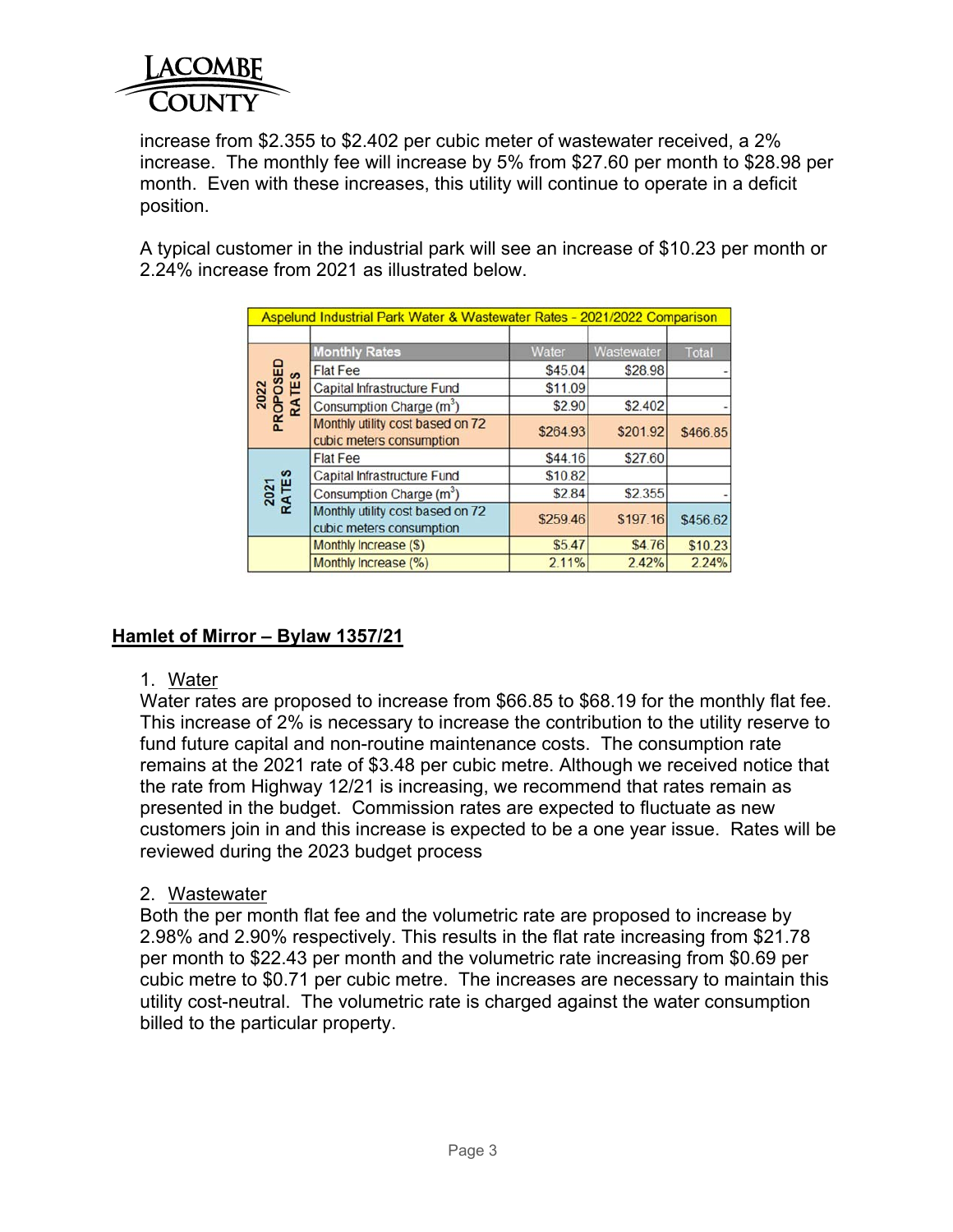

## 3. Solid Waste

Rate for solid waste reflect the cost of contracted garbage pick up. Based on the contract with Phantom Garbage Services Ltd., the per month flat rate for solid waste collection will see no increase and will remain at \$19.60 per month.

The combined utility monthly increase for a typical residential property in Mirror using 12 cubic metres of water per month is expected to be \$2.23 per month or 1.41%. A summary of the changes is provided below.

| Mirror Water, Wastewater & Waste Pick-up Rates - 2021/2022 Comparison |                                                              |          |            |         |              |
|-----------------------------------------------------------------------|--------------------------------------------------------------|----------|------------|---------|--------------|
|                                                                       |                                                              |          |            |         |              |
| 2022<br>PROPOSED<br>RATES                                             | <b>Monthly Rates</b>                                         | Water    | Wastewater | Garbage | <b>Total</b> |
|                                                                       | <b>Flat Fee</b>                                              | \$68.19  | \$22.43    | \$19.60 |              |
|                                                                       | Consumption Charge (m <sup>3</sup> )                         | \$3.48   | \$0.71     |         |              |
|                                                                       | Monthly utility cost based on<br>12 cubic meters consumption | \$109.95 | \$30.95    | \$19.60 | \$160.50     |
| 2021<br>RATES                                                         | <b>Flat Fee</b>                                              | \$66.85  | \$21.78    | \$19.60 |              |
|                                                                       | Consumption Charge (m <sup>3</sup> )                         | \$3.48   | \$0.69     |         |              |
|                                                                       | Monthly utility cost based on<br>12 cubic meters consumption | \$108.61 | \$30.06    | \$19.60 | \$158.27     |
|                                                                       | Monthly Increase (\$)                                        | \$1.34   | \$0.89     |         | \$2.23       |
|                                                                       | Monthly Increase (%)                                         | 1.23%    | 2.96%      |         | 1.41%        |

## **Sylvan Lake Communal Sewage System – Bylaw 1355/21**

• Wastewater

The proposed monthly flat rate for customers of the Sylvan Lake Communal Sewage system will see an increase of 15%. This equates to an increase of \$4.73 per month from \$31.56 to \$36.29 on the flat monthly fee. Volumetric fees will continue to be based on actual monthly costs based on hauling volumes and billed according to water consumption by each household. The estimate per unit charge for 2022 is \$18.42 per cubic metre, a reduction of 5.83%.

The rate bylaw will be brought back to Council for amendment later on in 2022 when Blissful Beach customers are connected to the regional wastewater line. A separate rate will be required for these customers.

The connection fee for new customers, who did not connect by October 31, 2021, will increase from \$6,815 to \$7,506. This increase is based on an annual charge rate of prime plus 2.5%

We continue to see this utility operate in a deficit position. We are increasing rates gradually and tracking the deficit for repayment. The estimated 2022 deficit is \$14,180.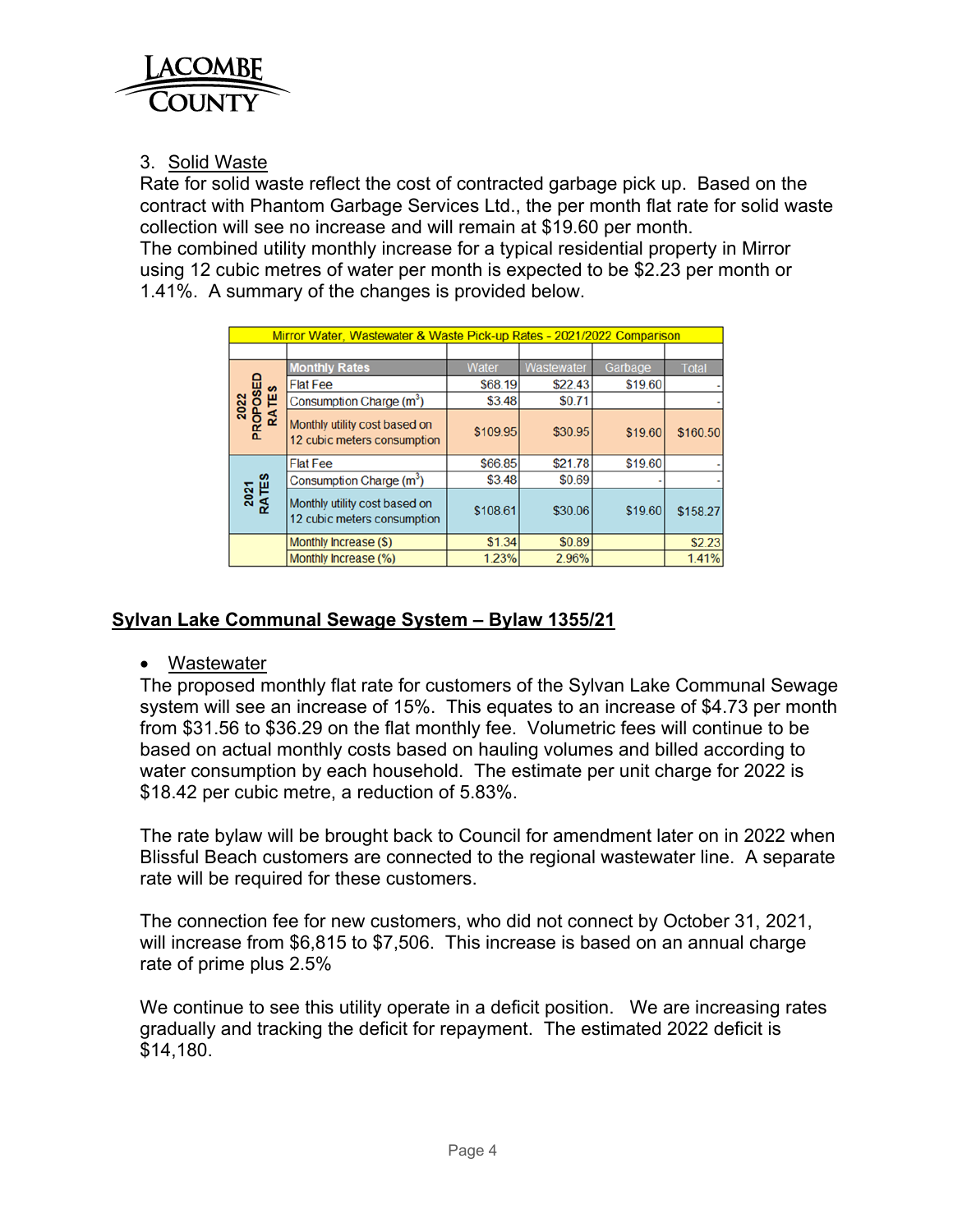

| Sylvan Lake Communal Sewage Rates - 2021/2022 Comparison    |         |         |           |          |  |
|-------------------------------------------------------------|---------|---------|-----------|----------|--|
|                                                             |         |         |           |          |  |
| <b>Monthly Rates</b>                                        | 2021    | 2022    | \$ Change | % Change |  |
| <b>Flat Fee</b>                                             | \$31.56 | \$36.29 | \$4.73    | 14.99%   |  |
| Consumption Charge (m <sup>3</sup> )                        | \$19.56 | \$18.42 | $-$1.14$  | $-5.83%$ |  |
| Monthly utility cost based on 3<br>cubic meters consumption | \$90.24 | \$91.55 | \$1.31    | 1.45%    |  |

## **ALTERNATIVES**

- 1. Council can approve the bylaws as presented (Administration Recommendation)
- 2. Council can decide not to approve the bylaws. In this case the rates established in 2020 and 2021 would remain in place.
- 3. Council can provide further direction to Administration.

## **BUDGET IMPLICATIONS**

The proposed utility rates have been incorporated into the County's 2022 interim operating budget.

### **LEGISLATIVE RESPONSIBILITIES**

- Section 3 of the Municipal Government Act (MGA) states the purpose of a municipality are:
	- a) To provide good government,
	- b) To provide services, facilities, or other things that, in the opinion of Council, are necessary or desirable for all or part of the municipality, and
	- c) To develop and maintain safe and viable communities.
- Section 7 of the MGA provides Council with the authority to pass bylaws for municipal purposes with respect to: (f) services provided by or on behalf of the municipality; and (g) public utilities.
- Section 180(1) of the MGA states that Council may act only by resolution or bylaw.